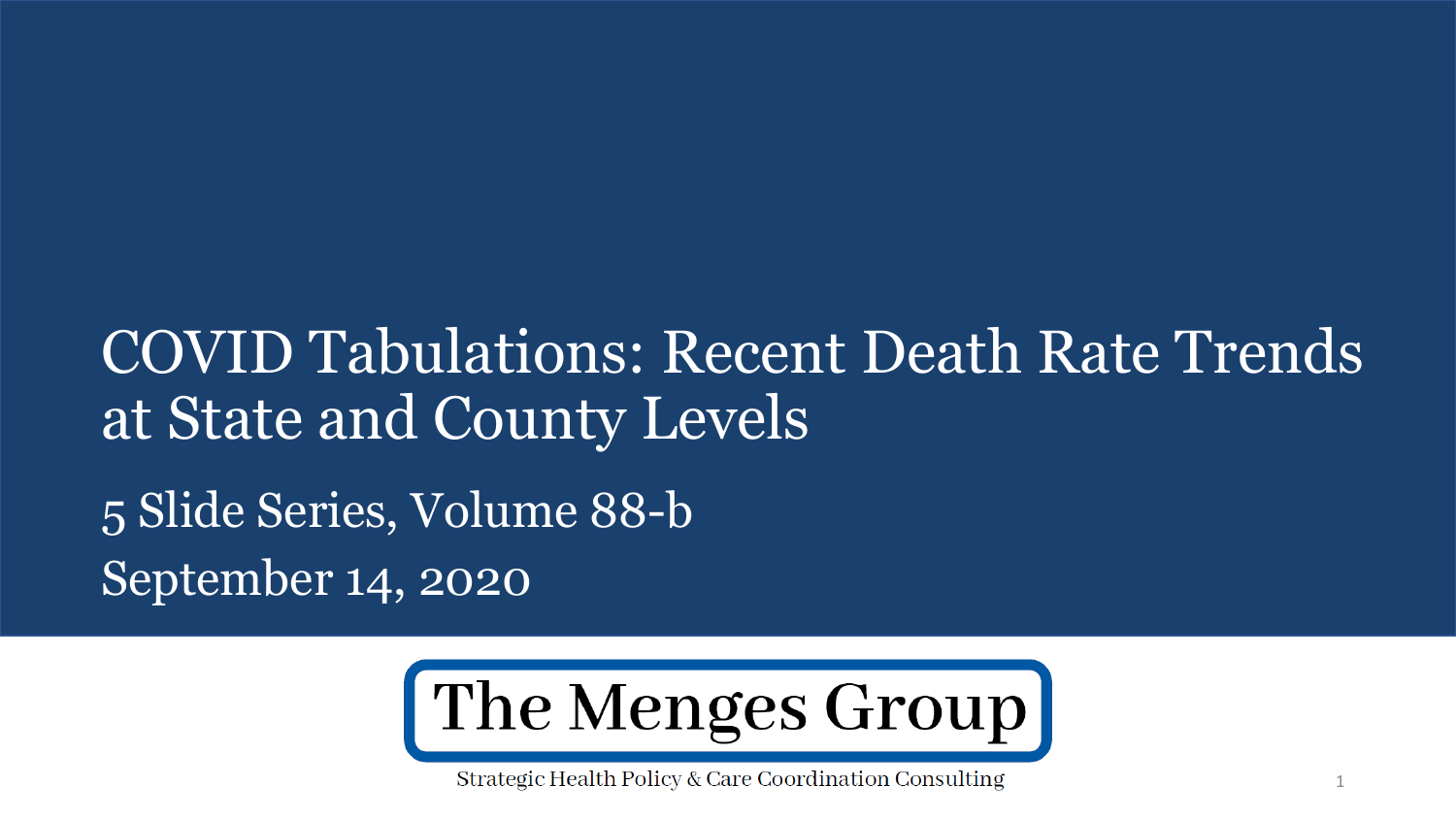# Introduction and Overview

- This edition quantifies each state's recent progression of COVID-19 deaths.
- Nationally, new deaths during the 7-day timeframe September 3-10 (4,839 or an average of 691 per day) were 19% lower than during the prior week.
- New COVID deaths decreased this past week (relative to the previous week) in 32 states, increased in 15 states plus the District of Columbia, and remained constant in 3 states.
	- The five states with the largest decrease in deaths this past week were Texas (332 fewer deaths), California (204), Georgia (133), Florida (106), and Alabama (89).
- The five states with the largest percentage of its cumulative deaths as of September 10 occurring during the past two weeks are Hawaii (42%), West Virginia (23%), Arkansas (21%), Montana (20%), and Tennessee (16%).
- This edition also tabulates the progression of new deaths at the county level during the past two weeks (from August 27 to September 3 and from September 3 to September 10), and identifies counties with the largest per capita death rates to date and during the past week.

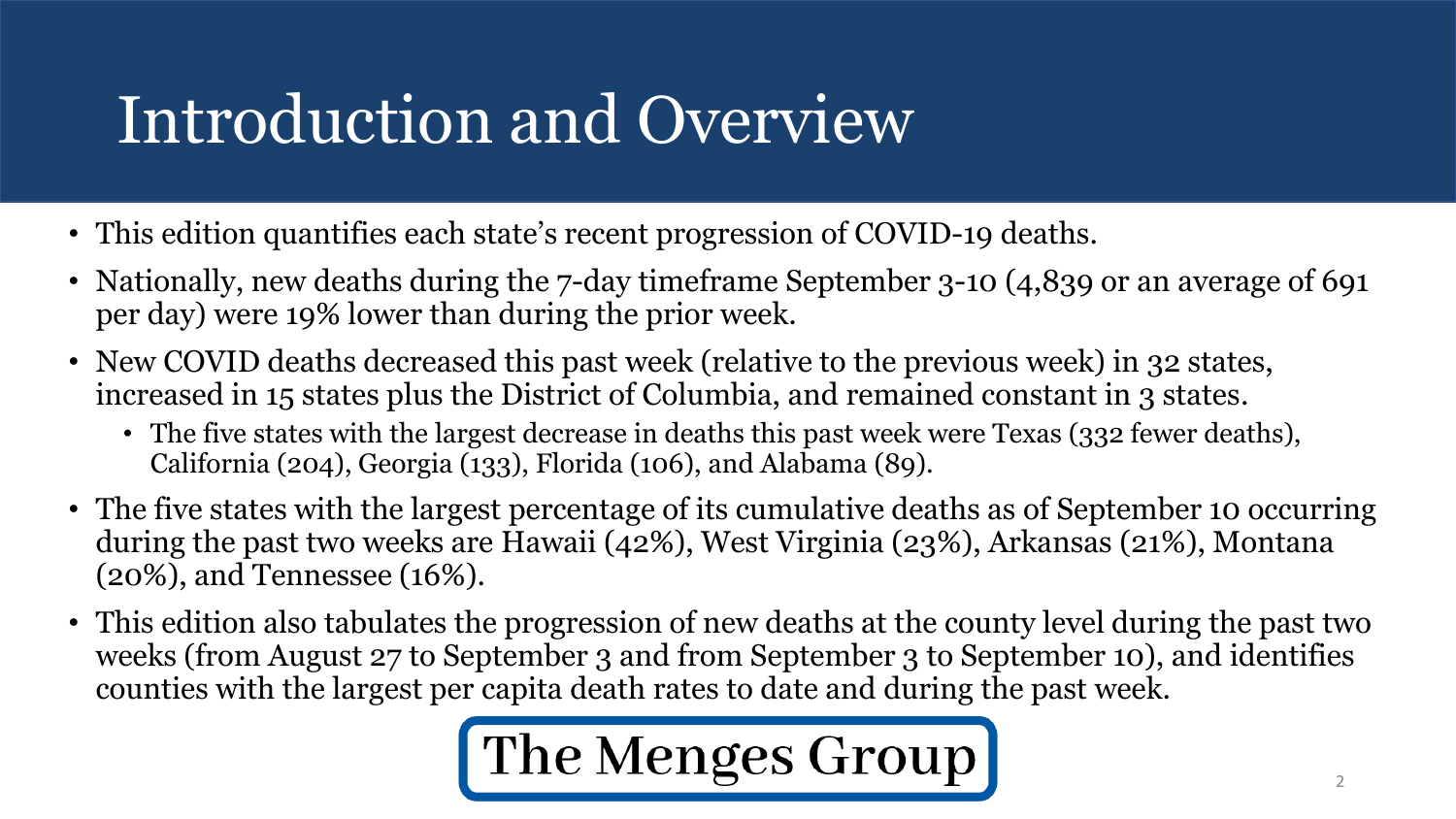## Recent Trends in State COVID Deaths, Alabama through Kansas

- Among the states on this table, California, Florida, and Georgia all experienced large absolute reductions in deaths this past week (relative to the previous week).
- States with large percentage increases in COVID deaths this past week tend to have a small weekly volume of deaths.
- Alaska and Hawaii have the nation's lowest per capita COVID death rates to date. However, 42% of Hawaii's COVID deaths have occurred during the past two weeks.

|                      |                                                          | <b>New COVID Deaths</b> |                                 | <b>Deaths Per</b>        |                                   | Rank,                            | <b>Percent of</b>         |                                                                                                       |
|----------------------|----------------------------------------------------------|-------------------------|---------------------------------|--------------------------|-----------------------------------|----------------------------------|---------------------------|-------------------------------------------------------------------------------------------------------|
| <b>State</b>         | <b>Cumulative</b><br><b>COVID Deaths</b><br>as of Sep 10 | Aug 27 -<br>Sep 3       | <b>Sep 4 -</b><br><b>Sep 10</b> | <b>Percent</b><br>Change | <b>Population</b><br>as of Sep 10 | Per 100,000<br><b>Population</b> | Per Square<br><b>Mile</b> | 100,000 Rank, Deaths Population Cumulative Deaths<br><b>Occurring During</b><br><b>Past Two Weeks</b> |
| Alabama              | 2,301                                                    | 157                     | 68                              | $-57%$                   | 47                                | 20                               | 28                        | 9.8%                                                                                                  |
| Alaska               | 39                                                       | 3                       | 2                               | $-33%$                   |                                   | 51                               | 51                        | 12.8%                                                                                                 |
| Arizona              | 5,275                                                    | 201                     | 142                             | $-29%$                   | 72                                | 9                                | 33                        | 6.5%                                                                                                  |
| Arkansas             | 940                                                      | 122                     | 79                              | $-35%$                   | 31                                | 30                               | 35                        | 21.4%                                                                                                 |
| California           | 14,094                                                   | 801                     | 597                             | -25%                     | 36                                | 25                               | 12                        | 9.9%                                                                                                  |
| Colorado             | 1,988                                                    | 26                      | 25                              | -4%                      | 35                                | 26                               | 38                        | 2.6%                                                                                                  |
| Connecticut          | 4,478                                                    | 3                       | 10                              | 233%                     | 126                               |                                  |                           | 0.3%                                                                                                  |
| Delaware             | 613                                                      | 2                       | 7                               | 250%                     | 63                                | 13                               |                           | 1.5%                                                                                                  |
| District of Columbia | 616                                                      | 4                       | 7                               | 75%                      | 87                                | 8                                |                           | 1.8%                                                                                                  |
| Florida              | 12,325                                                   | 782                     | 676                             | $-14%$                   | 57                                | 16                               | 9                         | 11.8%                                                                                                 |
| Georgia              | 6,062                                                    | 460                     | 327                             | $-29%$                   | 57                                | 17                               | 18                        | 13.0%                                                                                                 |
| Hawaii               | 93                                                       | 24                      | 15                              | $-38%$                   |                                   | 50                               | 14                        | 41.9%                                                                                                 |
| Idaho                | 407                                                      | 32                      | 32                              | 0%                       | 23                                | 36                               | 45                        | 15.7%                                                                                                 |
| Illinois             | 8,480                                                    | 141                     | 133                             | $-6%$                    | 67                                | 11                               | 13                        | 3.2%                                                                                                  |
| Indiana              | 3,410                                                    | 66                      | 78                              | 18%                      | 51                                | 18                               | 17                        | 4.2%                                                                                                  |
| lowa                 | 1,207                                                    | 46                      | 70                              | 52%                      | 38                                | 23                               | 37                        | 9.6%                                                                                                  |
| Kansas               | 499                                                      | 29                      | 24                              | $-17%$                   | 17                                | 42                               | 42                        | 10.6%                                                                                                 |

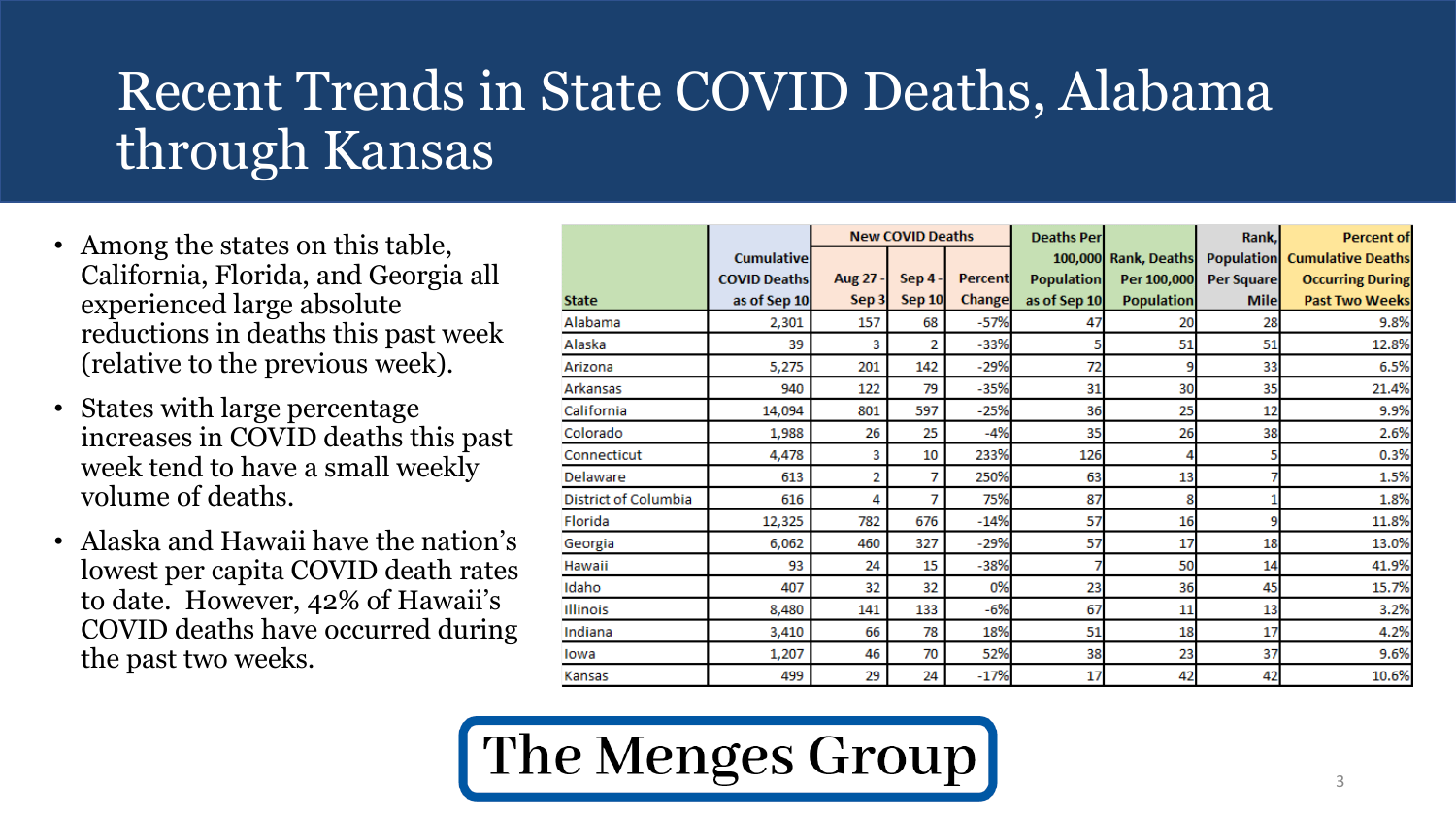## Recent Trends in State COVID Deaths, Kentucky through North Carolina

- Several northeastern states have the nation's highest cumulative COVID per capita death rates to date.
- However, most states in the northeastern region have experienced very low numbers of deaths during the past two weeks. For example, New York and New Jersey together represent 9% of the overall USA population but have accounted for only 2% of the most recent week's COVID deaths.

|                      |                     | <b>New COVID Deaths</b> |                |                | <b>Deaths Per</b> |                      | Rank,       | <b>Percent of</b>                   |
|----------------------|---------------------|-------------------------|----------------|----------------|-------------------|----------------------|-------------|-------------------------------------|
|                      | <b>Cumulative</b>   |                         |                |                |                   | 100,000 Rank, Deaths |             | <b>Population Cumulative Deaths</b> |
|                      | <b>COVID Deaths</b> | Aug 27 -                | <b>Sep 4 -</b> | <b>Percent</b> | <b>Population</b> | Per 100,000          | Per Square  | <b>Occurring During</b>             |
| <b>State</b>         | as of Sep 10        | Sep 3                   | <b>Sep 10</b>  | <b>Change</b>  | as of Sep 10      | <b>Population</b>    | <b>Mile</b> | <b>Past Two Weeks</b>               |
| Kentucky             | 1,073               | 84                      | 52             | $-38%$         | 24                | 35                   | 24          | 12.7%                               |
| Louisiana            | 5,161               | 147                     | 140            | $-5%$          | 111               |                      | 26          | 5.6%                                |
| Maine                | 134                 |                         | 1              | 0%             | 10                | 47                   | 40          | 1.5%                                |
| Maryland             | 3,824               | 56                      | 46             | $-18%$         | 63                | 12                   | 6           | 2.7%                                |
| <b>Massachusetts</b> | 9,166               | 69                      | 89             | 29%            | 133               |                      |             | 1.7%                                |
| Michigan             | 6,894               | 86                      | 100            | 16%            | 69                | 10                   | 19          | 2.7%                                |
| Minnesota            | 1,936               | 34                      | 47             | 38%            | 34                | 27                   | 31          | 4.2%                                |
| Mississippi          | 2,656               | 137                     | 120            | $-12%$         | 89                |                      | 34          | 9.7%                                |
| Missouri             | 1,749               | 97                      | 90             | $-7%$          | 28                | 33                   | 29          | 10.7%                               |
| Montana              | 123                 | 13                      | 12             | $-8%$          | 12                | 46                   | 49          | 20.3%                               |
| Nebraska             | 440                 | 16                      | 30             | 88%            | 23                | 37                   | 44          | 10.5%                               |
| Nevada               | 1,432               | 92                      | 66             | $-28%$         | 46                | 21                   | 43          | 11.0%                               |
| New Hampshire        | 434                 | 1                       | 2              | 100%           | 32                | 28                   | 22          | 0.7%                                |
| New Jersey           | 16,014              | 50                      | 43             | $-14%$         | 180               |                      |             | 0.6%                                |
| <b>New Mexico</b>    | 816                 | 27                      | 25             | $-7%$          | 39                | 22                   | 46          | 6.4%                                |
| New York             | 32,612              | 61                      | 54             | $-11%$         | 168               | 2                    | 8           | 0.4%                                |
| North Carolina       | 3,016               | 175                     | 187            | 7%             | 29                | 31                   | 15          | 12.0%                               |

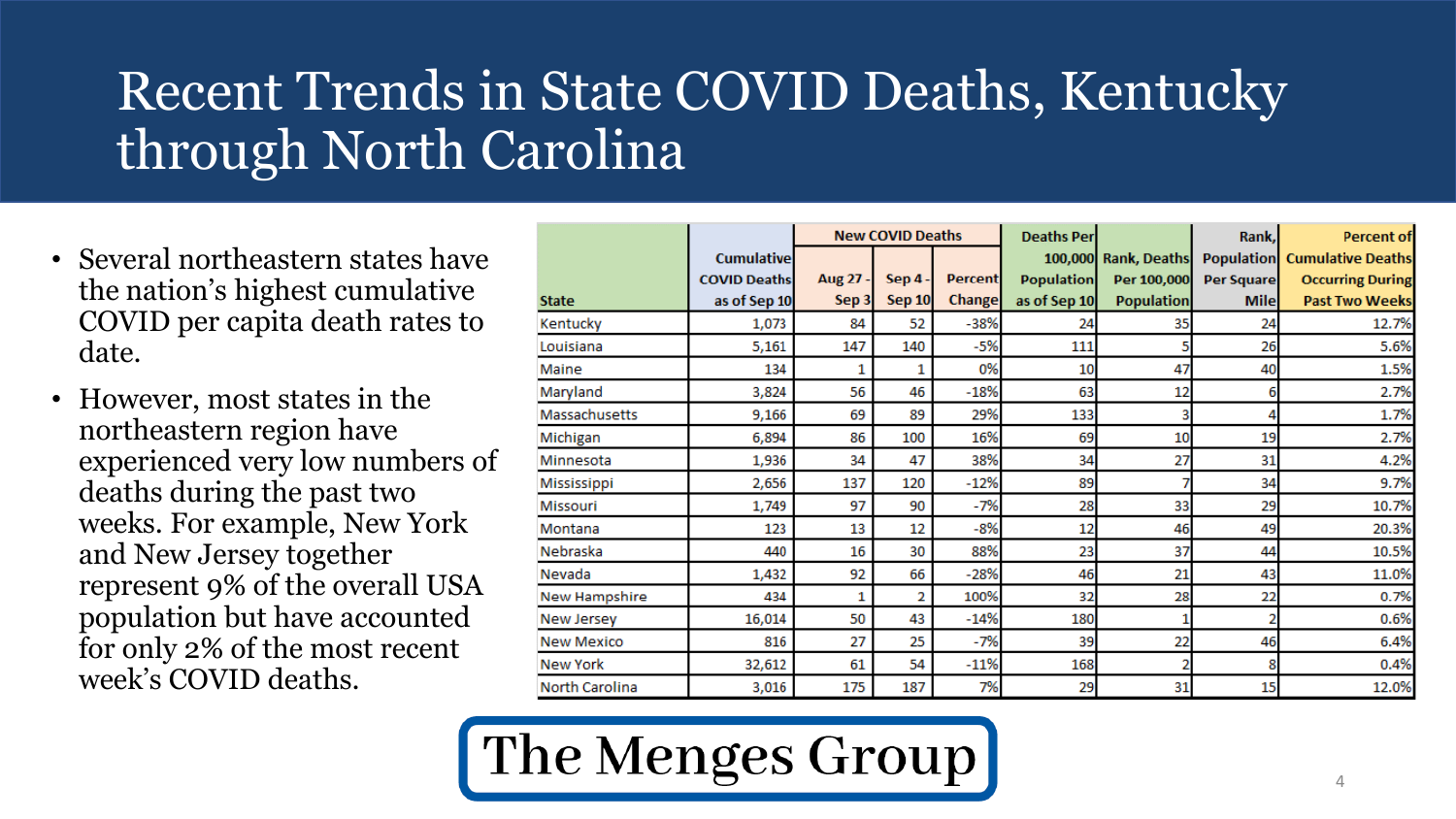## Recent Trends in State COVID Deaths, North Dakota through Wyoming (including USA totals)

- New deaths during the past week are 19% lower nationwide than during the previous week. While this is encouraging, the USA has been on this type of downslope before, only to experience a resurgence in cases and deaths.
- 5.6% of nationwide COVID deaths have occurred during the past two weeks.
- COVID deaths per capita are often (but not always) correlated well with population density.

|                                    |                     | <b>New COVID Deaths</b> |                | <b>Deaths Per</b> |                   | Rank,                | <b>Percent of</b> |                                     |
|------------------------------------|---------------------|-------------------------|----------------|-------------------|-------------------|----------------------|-------------------|-------------------------------------|
|                                    | <b>Cumulative</b>   |                         |                |                   |                   | 100,000 Rank, Deaths |                   | <b>Population Cumulative Deaths</b> |
|                                    | <b>COVID Deaths</b> | <b>Aug 27</b>           | <b>Sep 4 -</b> | <b>Percent</b>    | <b>Population</b> | Per 100,000          | <b>Per Square</b> | <b>Occurring During</b>             |
| <b>State</b>                       | as of Sep 10        | Sep 3                   | Sep 10         | Change            | as of Sep 10      | <b>Population</b>    | <b>Mile</b>       | <b>Past Two Weeks</b>               |
| North Dakota                       | 163                 | 11                      | 9              | $-18%$            | 21                | 39                   | 48                | 12.3%                               |
| Ohio                               | 4,354               | 150                     | 128            | $-15%$            | 37                | 24                   | 11                | 6.4%                                |
| Oklahoma                           | 876                 | 57                      | 41             | $-28%$            | 22                | 38                   | 36                | 11.2%                               |
| Oregon                             | 501                 | 31                      | 26             | $-16%$            | 12                | 45                   | 39                | 11.4%                               |
| Pennsylvania                       | 7,894               | 103                     | 89             | $-14%$            | 62                | 14                   | 10                | 2.4%                                |
| Rhode Island                       | 1,067               | 11                      | 12             | 9%                | 101               | 6                    | 3                 | 2.2%                                |
| South Carolina                     | 2,975               | 179                     | 168            | $-6%$             | 58                | 15                   | 20                | 11.7%                               |
| South Dakota                       | 177                 | 7                       | 8              | 14%               | 20                | 41                   | 47                | 8.5%                                |
| <b>Tennessee</b>                   | 1,963               | 141                     | 172            | 22%               | 29                | 32                   | 21                | 15.9%                               |
| Texas                              | 13,998              | 943                     | 611            | $-35%$            | 48                | 19                   | 25                | 11.1%                               |
| Utah                               | 431                 | 12                      | 15             | 25%               | 13                | 44                   | 41                | 6.3%                                |
| Vermont                            | 58                  | ۰                       |                | <b>NA</b>         | 9                 | 48                   | 32                | 0.0%                                |
| Virginia                           | 2,708               | 125                     | 56             | $-55%$            | 32                | 29                   | 16                | 6.7%                                |
| Washington                         | 2,074               | 56                      | 40             | $-29%$            | 27                | 34                   | 23                | 4.6%                                |
| West Virginia                      | 257                 | 38                      | 20             | $-47%$            | 14                | 43                   | 30                | 22.6%                               |
| Wisconsin                          | 1,202               | 34                      | 47             | 38%               | 21                | 40                   | 27                | 6.7%                                |
| Wyoming                            | 42                  | 4                       | 1              | $-75%$            |                   | 49                   | 50                | 11.9%                               |
| <b>United States</b><br>(excluding |                     |                         |                |                   |                   |                      |                   |                                     |
| territories)                       | 191.047             | 5.947                   | 4.839          | $-19%$            | 58                |                      |                   | 5.6%                                |

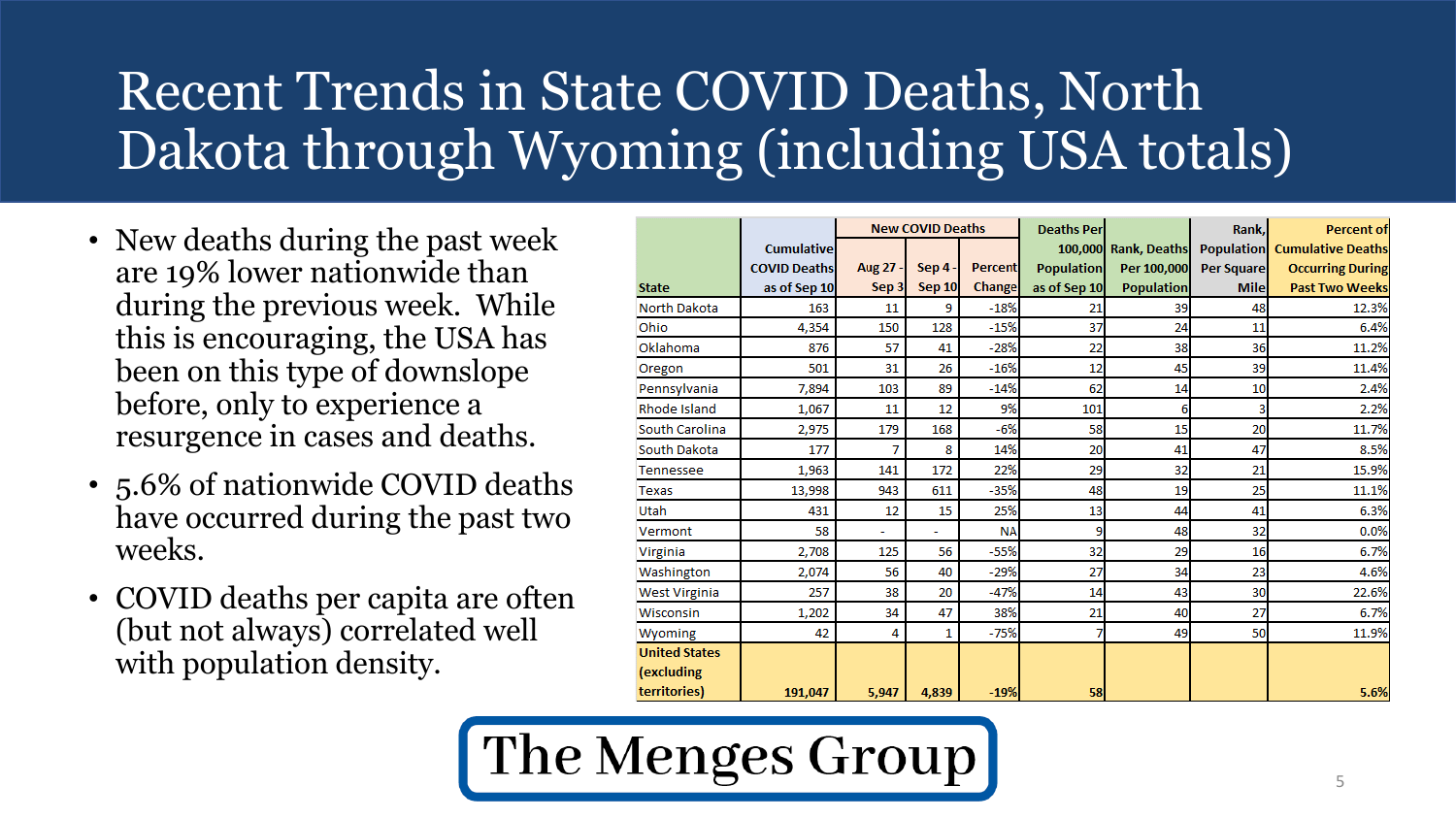## Top 20 Counties by Cumulative COVID Deaths per 100,000 Population, as of September 10

- This table presents COVID deaths per 100,000 population among counties with more than 100,000 residents, as of September 10.
- 10 of the 20 hardest hit counties to date are in New Jersey, along with all 5 counties comprising New York City (including each of the top 3).
- These 20 counties account for 5% of the total USA population and 22% of nationwide COVID deaths to date.

|                |               |               |                   | <b>Cumulative COVID</b><br><b>Deaths Through</b> | <b>Deaths per 100,000</b><br>Population, as of |
|----------------|---------------|---------------|-------------------|--------------------------------------------------|------------------------------------------------|
| <b>Rank</b>    | State         | <b>County</b> | <b>Population</b> | September 10                                     | September 10                                   |
| 1              | New York      | <b>Bronx</b>  | 1,418,207         | 4,929                                            | 348                                            |
| $\overline{2}$ | New York      | Queens        | 2,253,858         | 7,233                                            | 321                                            |
| 3              | New York      | Kings         | 2,559,903         | 7,299                                            | 285                                            |
| $\overline{4}$ | New Jersey    | <b>Essex</b>  | 798,975           | 2,121                                            | 265                                            |
| 5              | New Jersey    | Passaic       | 501,826           | 1,248                                            | 249                                            |
| 6              | New Jersey    | Union         | 556,341           | 1,354                                            | 243                                            |
| 7              | New York      | Richmond      | 476,143           | 1,085                                            | 228                                            |
| 8              | New Jersey    | Hudson        | 672,391           | 1,512                                            | 225                                            |
| 9              | New Jersey    | Bergen        | 932,202           | 2,040                                            | 219                                            |
| 10             | Arizona       | Navajo        | 110,924           | 225                                              | 203                                            |
| 11             | New York      | Manhattan     | 1,628,706         | 3,178                                            | 195                                            |
| 12             | Texas         | Cameron       | 423,163           | 824                                              | 195                                            |
| 13             | New Jersey    | Somerset      | 328,934           | 568                                              | 173                                            |
| 14             | New Jersey    | Middlesex     | 825,062           | 1,423                                            | 172                                            |
| 15             | New Jersey    | Mercer        | 367,430           | 633                                              | 172                                            |
| 16             | New Jersey    | Ocean         | 607,186           | 1,034                                            | 170                                            |
| 17             | New Jersey    | Morris        | 491,845           | 831                                              | 169                                            |
| 18             | Michigan      | Wayne         | 1,749,343         | 2,941                                            | 168                                            |
| 19             | California    | Imperial      | 181,215           | 302                                              | 167                                            |
| 20             | Massachusetts | Hampden       | 466,372           | 762                                              | 163                                            |

The Menges Group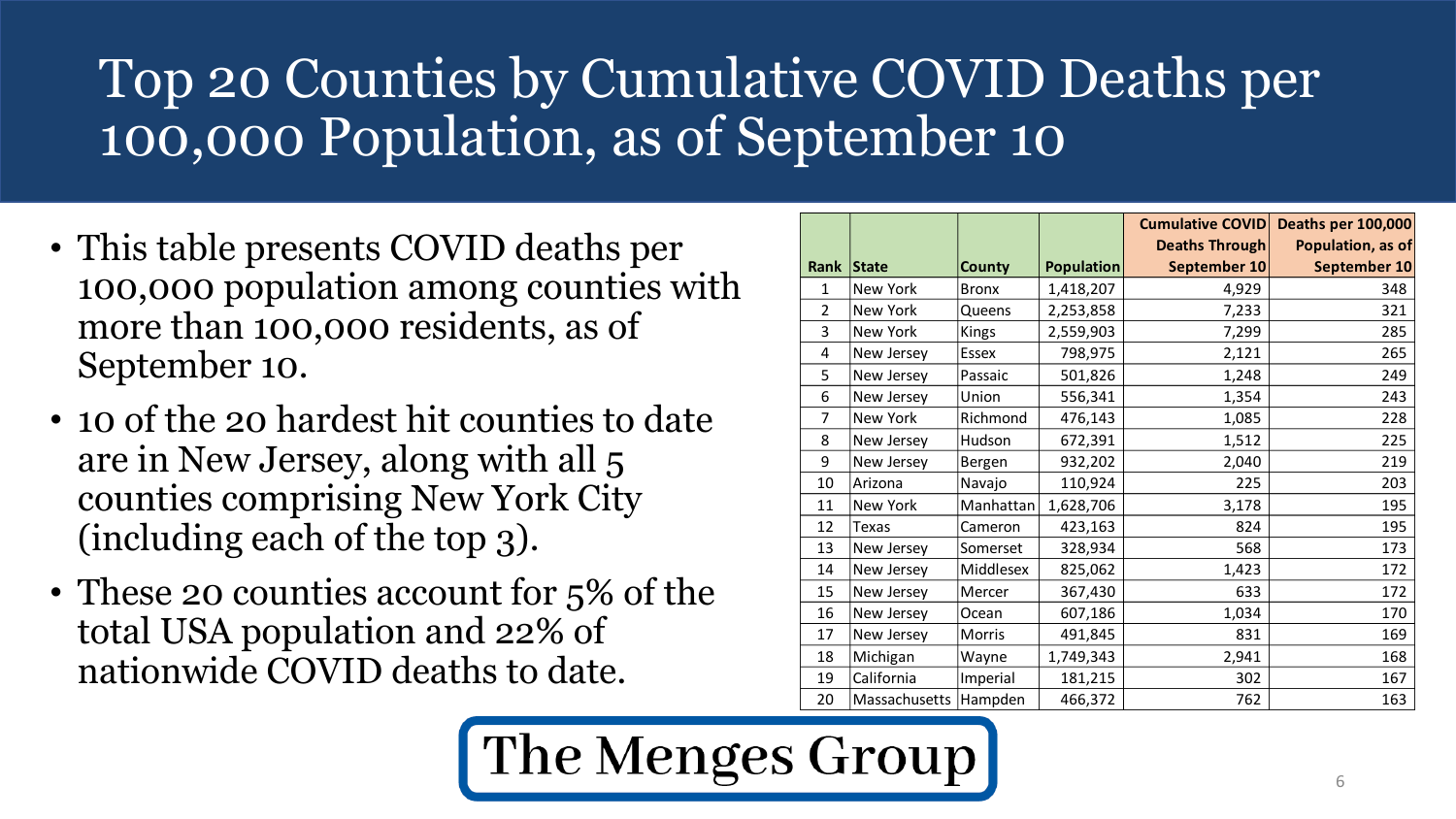### Top 20 County Hotspots by New COVID Deaths per 100,000 Population During Past Week

- This table also focuses on counties with at least 100,000 residents, identifying those counties with the highest per capita COVID death rate from September 3 to September 10.
- Among these top 20 counties, 16 are in southern states with Florida having 5, Georgia and Texas 3, and Louisiana and South Carolina 2.
- These 20 counties represent 2% of the US population and 11% of the new COVID deaths occurring nationwide between September 3 and September 10.

|                |                |                |           |             | <b>New Deaths per</b>                                    |
|----------------|----------------|----------------|-----------|-------------|----------------------------------------------------------|
| <b>Rank</b>    | <b>State</b>   | <b>County</b>  |           | New Deaths, | 100,000,<br>Population September 3 - 10 September 3 - 10 |
| 1              | Texas          | Hidalgo        | 868,707   | 101         | 11.63                                                    |
| $\overline{2}$ | Georgia        | <b>Bibb</b>    | 153,159   | 15          | 9.79                                                     |
| 3              | Florida        | Marion         | 365,579   | 35          | 9.57                                                     |
| 4              | South Carolina | Florence       | 138,293   | 13          | 9.40                                                     |
| 5              | Georgia        | Newton         | 111,744   | 10          | 8.95                                                     |
| 6              | <b>Texas</b>   | Cameron        | 423,163   | 31          | 7.33                                                     |
| 7              | Florida        | Miami-Dade     | 2,716,940 | 189         | 6.96                                                     |
| 8              | Florida        | Okaloosa       | 210,738   | 14          | 6.64                                                     |
| 9              | North Carolina | Rowan          | 142,088   | 9           | 6.33                                                     |
| 10             | Florida        | Citrus         | 149,657   | 9           | 6.01                                                     |
| 11             | South Carolina | Anderson       | 202,558   | 12          | 5.92                                                     |
| 12             | Indiana        | LaPorte        | 109,888   | 6           | 5.46                                                     |
| 13             | California     | Stanislaus     | 550,660   | 30          | 5.45                                                     |
| 14             | Florida        | Hernando       | 193,920   | 10          | 5.16                                                     |
| 15             | Texas          | Webb           | 276,652   | 14          | 5.06                                                     |
| 16             | Ohio           | Columbiana     | 101,883   | 5           | 4.91                                                     |
| 17             | Louisiana      | <b>Bossier</b> | 127,039   | 6           | 4.72                                                     |
| 18             | Georgia        | Muscogee       | 195,769   | 9           | 4.60                                                     |
| 19             | Illinois       | Madison        | 262,966   | 12          | 4.56                                                     |
| 20             | Louisiana      | Terrebonne     | 110,461   | 5           | 4.53                                                     |

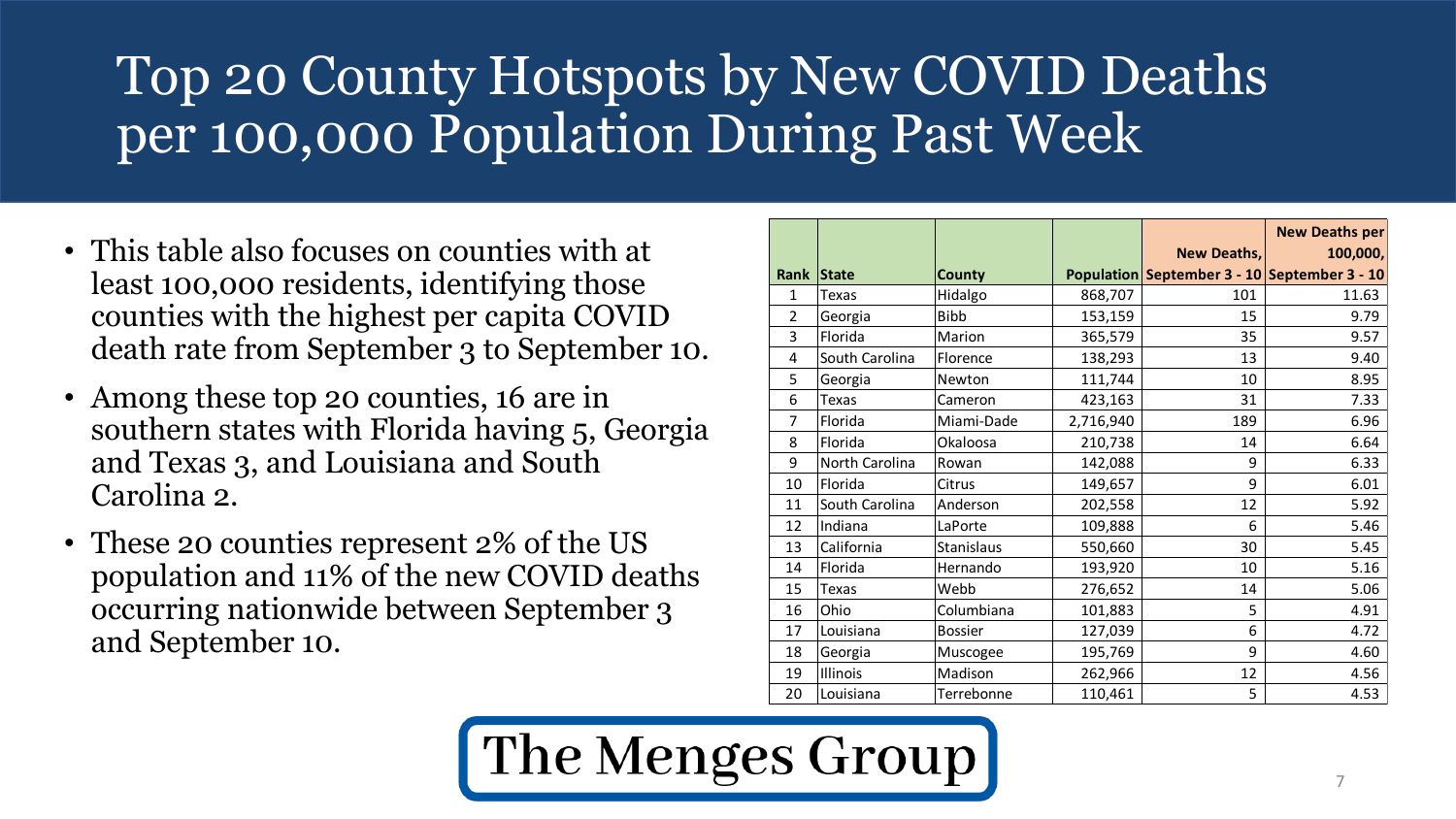# Distribution of US Counties by Progression of COVID Deaths Over the Last Two Weeks

|                                                                                                                                                                                                            |                                      | <b>Counties with No</b><br><b>Deaths Through</b><br>Sept 10 | <b>Counties with More</b><br><b>New Deaths</b><br>Aug 27 - Sept 3 than<br>Sept 3 - 10 | Sept $3 - 10$ than<br>Aug 27 - Sept 3 | <b>Counties with More Counties with the Same</b><br><b>New Deaths Number of New Deaths</b><br>Aug 27 - Sept 3 and<br>Sept 3 - 10 |  |  |
|------------------------------------------------------------------------------------------------------------------------------------------------------------------------------------------------------------|--------------------------------------|-------------------------------------------------------------|---------------------------------------------------------------------------------------|---------------------------------------|----------------------------------------------------------------------------------------------------------------------------------|--|--|
|                                                                                                                                                                                                            | <b>Number of Counties</b>            | 626                                                         | 758                                                                                   | 567                                   | 1,242                                                                                                                            |  |  |
|                                                                                                                                                                                                            | % of All Counties                    | 19.6%                                                       | 23.7%                                                                                 | 17.8%                                 | 38.9%                                                                                                                            |  |  |
|                                                                                                                                                                                                            | % Total US Population                | 1.8%                                                        | 49.2%                                                                                 | 27.9%                                 | 20.2%                                                                                                                            |  |  |
|                                                                                                                                                                                                            | % Cumulative Deaths<br>as of Sept 10 | 0.0%                                                        | 52.8%                                                                                 | 33.2%                                 | 14.0%                                                                                                                            |  |  |
| 49.2% of the US population lives in a county where the number of new deaths <b>decreased</b> September<br>versus the previous week. These counties represent 52.8% of the USA's cumulative COVID deaths to |                                      |                                                             |                                                                                       |                                       |                                                                                                                                  |  |  |
| 27.9% of the US population lives in a county that reported more new deaths from September 3 – 10 v<br>previous week. These counties account for 33.2% of cumulative COVID deaths as of September 10.       |                                      |                                                             |                                                                                       |                                       |                                                                                                                                  |  |  |
| 1,008 counties reported no new deaths during each of the past two weeks, 626 of which are yet to rep<br>COVID deaths to date.                                                                              |                                      |                                                             |                                                                                       |                                       |                                                                                                                                  |  |  |

- 49.2% of the US population lives in a county where the number of new deaths **decreased** September 3 10 versus the previous week. These counties represent 52.8% of the USA's cumulative COVID deaths to date.
- 27.9% of the US population lives in a county that reported more new deaths from September  $3 10$  versus the previous week. These counties account for 33.2% of cumulative COVID deaths as of September 10.
- 1,008 counties reported no new deaths during each of the past two weeks, 626 of which are yet to report any